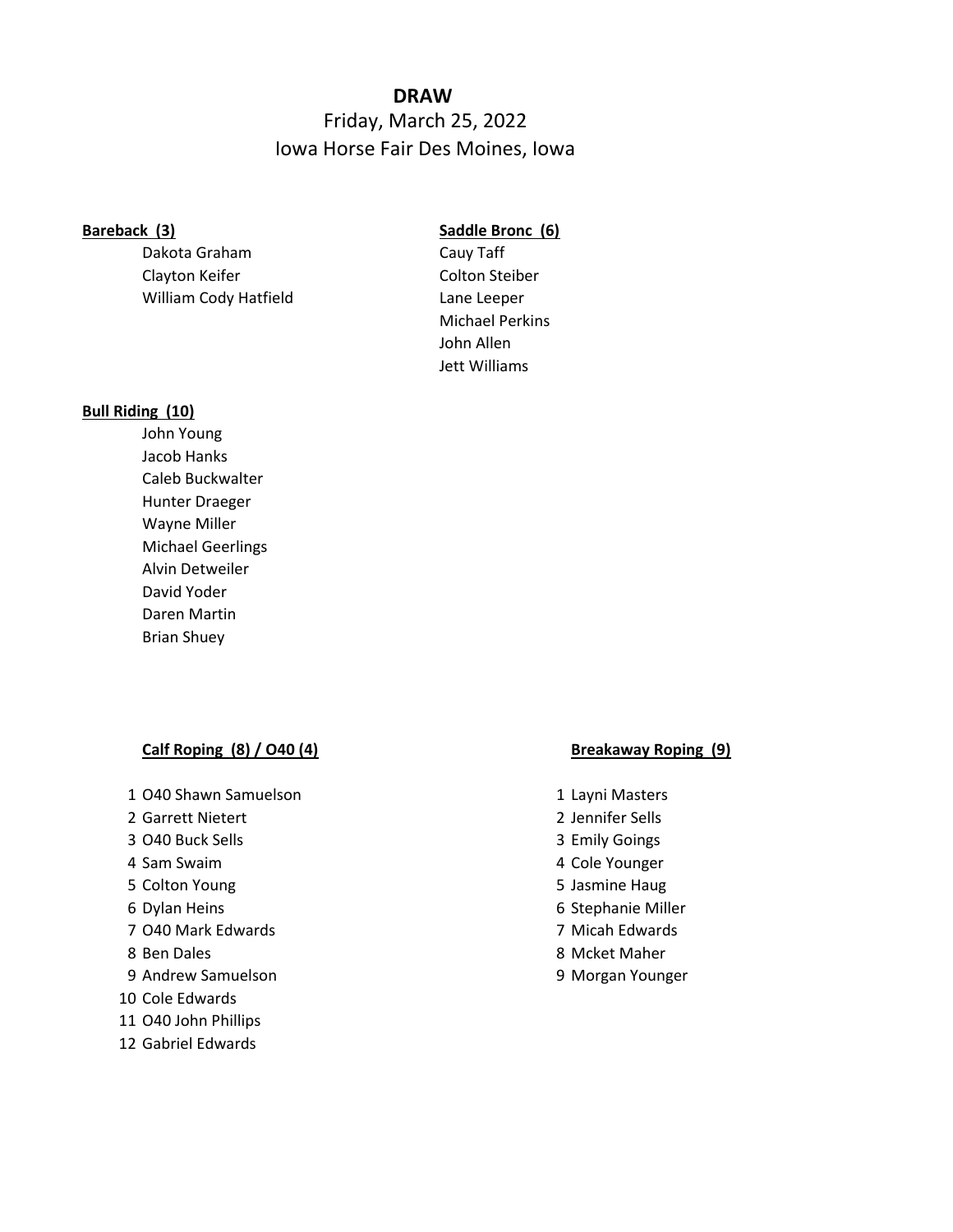# **DRAW**

# Friday, March 25, 2022 Iowa Horse Fair Des Moines, Iowa

- 1 Ryan Tharp / Aaron Porter 1 Grant Gansemer
- 2 Zac Sprouse/Jed Martsching 2 2 Royce Johnson
- 3 Dylan Breitsprecher / Lane Gray 3 Steve Allgood
- 4 Will George/Jace Steenhoek 4 Brian Conrad
- 5 Cash Tharp / Donnie McNeese 5 Sam Daly
- Cami Widmer/Neil Widmer
- Cam Schroeder / Bub Goings
- Travis Klingson / Greg Schroeder
- David Herbold / Kyle Brueggeman
- Joe Teague / Derrick Younger
- Carsyn Tharp / Jackson Haug

## **Team Roping (11) Steer Wrestling (5)**

- 
- 
- 
- 
- 

## **Girls Barrel Racing (15)**

- Jenny Kelly
- Katie Henson
- Cadence Cramblet
- Casey Lewis
- Joanna Haug
- Halle O'Brien
- Sheyenne Steenhoek
- Danica Flora
- Sara Boies
- Camy Gheer
- Megan Eddy
- Justice Kramer
- Cassandra Vessley
- Leigha Elliot
- Kamryn Brandon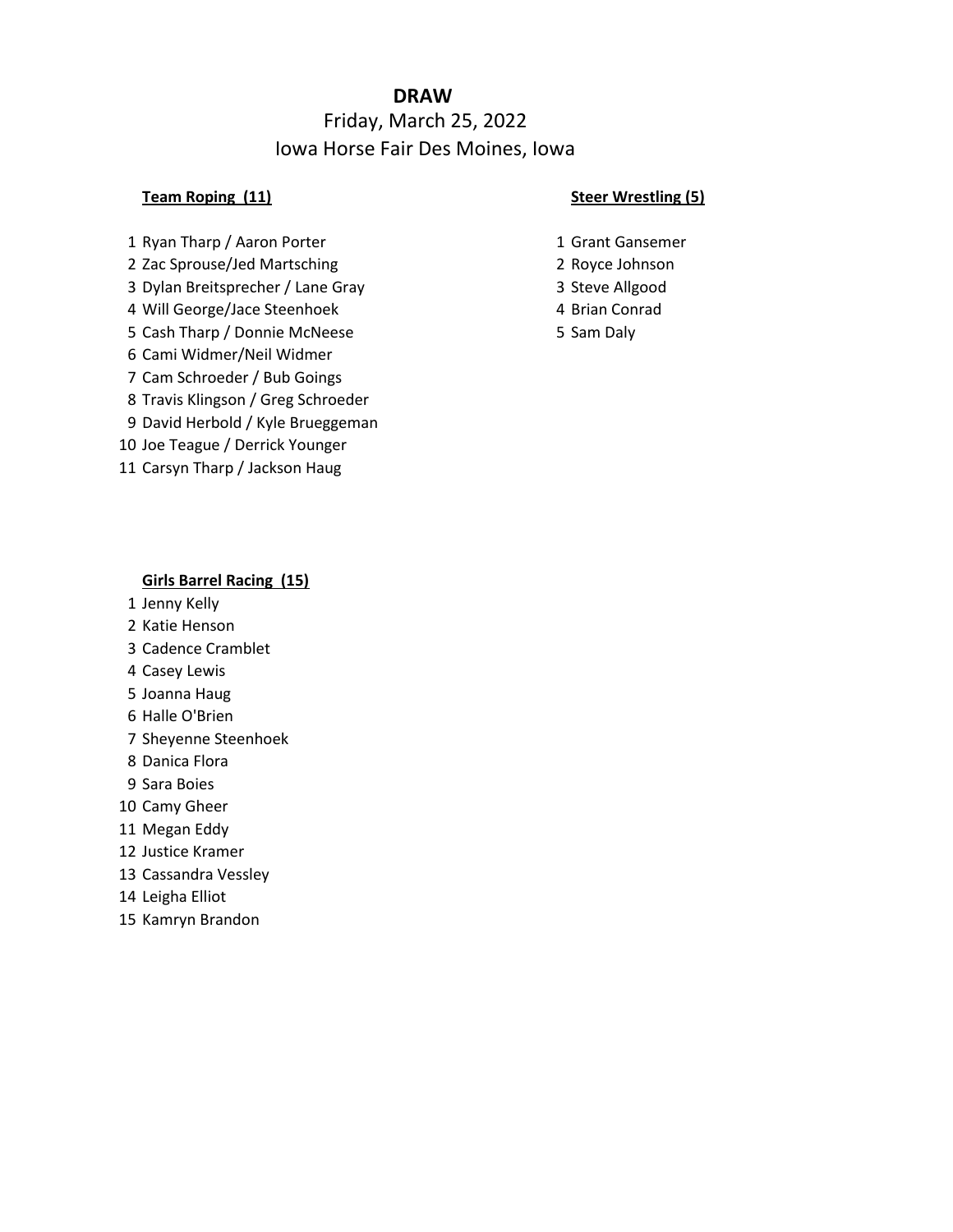# **DRAW**  Saturday, March 26, 2022 Iowa Horse Fair Des Moines, Iowa

Hunter Robbins Chasen Kiefer Maverick Griffin **Cody Crim** Cody Crim Brett Moffett **Chase Gabriel** William Cody Hatfield EXH Colton Steiber EXH

## **Bareback (4) Saddle Bronc (6)**

Logan Allen Wyatt Wegener

### **Bull Riding (12)**

Casey Wall Aaron Keaton Daniel Miller Cody Herrick Maverick Griffin David Thompson Leroy Miller Chet Raber Buddy Asher Wyatt Dale Garrett Wall Justin Stoltz

### **Calf Roping (12) / O40 (4) Breakaway Roping (13)**

- 
- 2 Chance Fleming 2 Bailey Barker
- 3 Jaxson Davis 3 Brooke Bindl
- 
- 
- 
- 7 Jackson Hudnut 7 Cort Jones
- 
- 9 Drake Foutch 9 Fallon Crim
- 
- 
- 12 O40 PJ Foutch 12 Livvie Eissens
- 13 Judd Grover 13 Heidi Bindl
- 14 O40 Bill Huber
- 15 Dallen McIntire
- 16 O40 Dan Davis

- 1 Clay Ellis 1 Victoria Young
	-
	-
- 4 Cody Huber 4 Dally McInitire
- 5 O40 Monte Dyer 5 Sheyenne Allen
- 6 Dawson Davis 6 Meredith Beaumont
	-
- 8 Bill Huber 8 Breanna Ellis
	-
- 10 Will Jones 10 Paige Stewart
- 11 Dexter Davis 11 Reed Lauderman
	-
	-